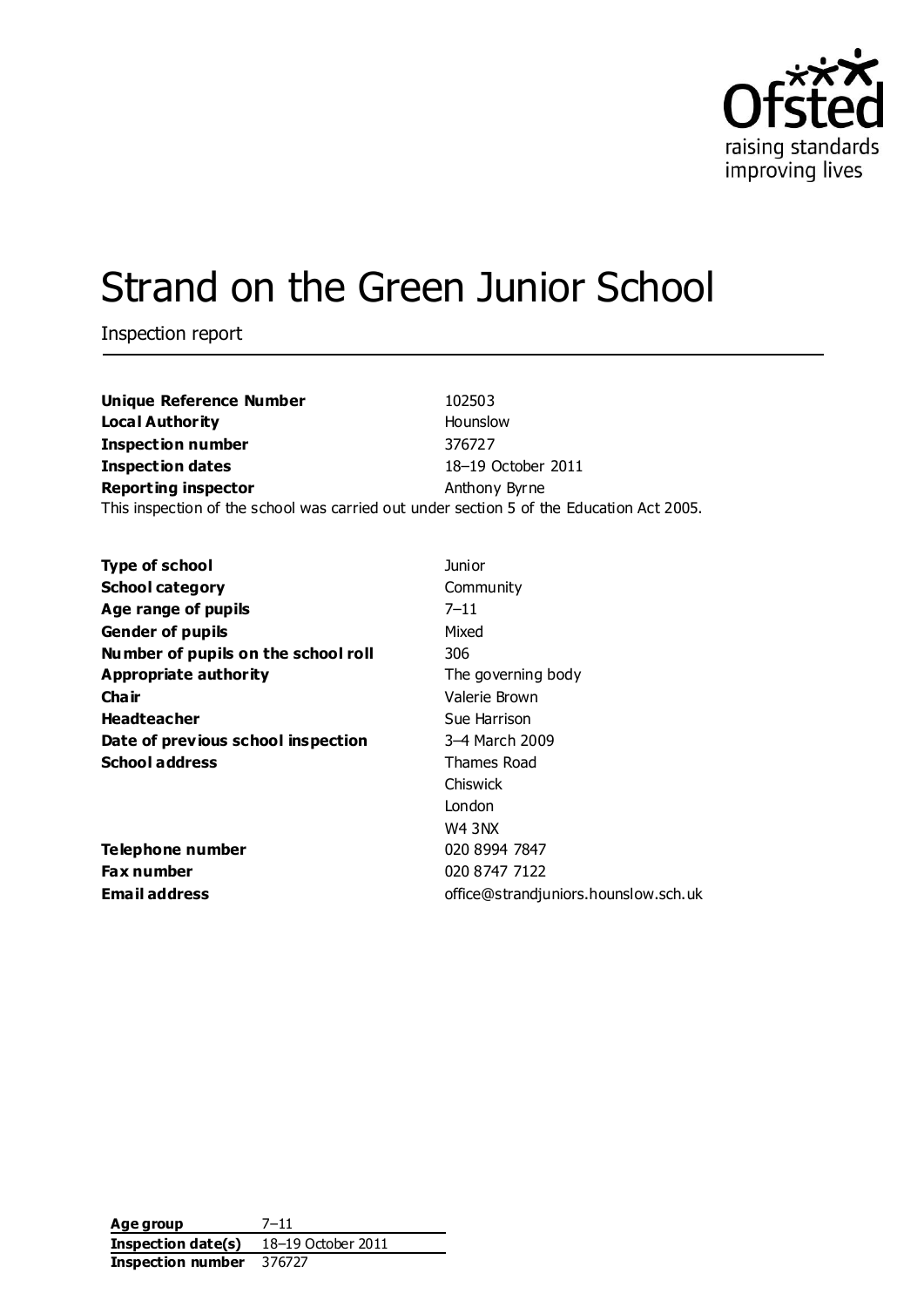The Office for Standards in Education, Children's Services and Skills (Ofsted) regulates and inspects to achieve excellence in the care of children and young people, and in education and skills for learners of all ages. It regulates and inspects childcare and children's social care, and inspects the Children and Family Court Advisory Support Service (Cafcass), schools, colleges, initial teacher training, work-based learning and skills training, adult and community learning, and education and training in prisons and other secure establishments. It assesses council children's services, and inspects services for looked after children, safeguarding and child protection.

Further copies of this report are obtainable from the school. Under the Education Act 2005, the school must provide a copy of this report free of charge to certain categories of people. A charge not exceeding the full cost of reproduction may be made for any other copies supplied.

If you would like a copy of this document in a different format, such as large print or Braille, please telephone 0300 123 4234, or email enquiries@ofsted.gov.uk.

You may copy all or parts of this document for non-commercial educational purposes, as long as you give details of the source and date of publication and do not alter the information in any way.

To receive regular email alerts about new publications, including survey reports and school inspection reports, please visit our website and go to 'Subscribe'.

Piccadilly Gate Store St **Manchester** M1 2WD

T: 0300 123 4234 Textphone: 0161 618 8524 E: enquiries@ofsted.gov.uk W: www.ofsted.gov.uk

**Ofsted** 

© Crown copyright 2011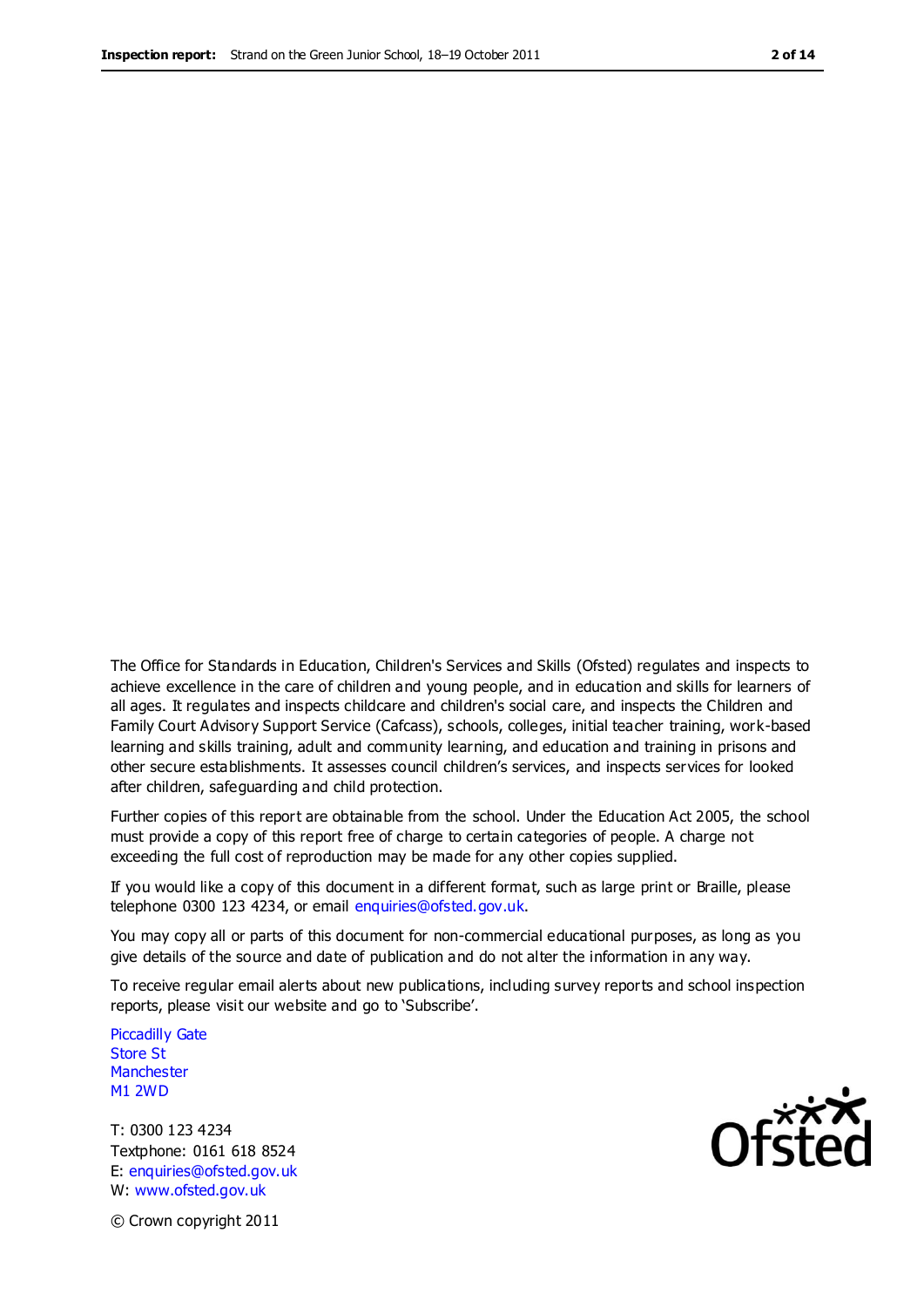# **Introduction**

This inspection was carried out by three additional inspectors. Eighteen lessons were seen, taught by 16 teachers and meetings were held with a group of pupils, some governors and staff. Inspectors observed the school's work, and looked at records monitoring progress and teaching, plans, policies and risk assessments and 122 questionnaires returned by parents and carers.

The inspection team reviewed many aspects of the school's work. It looked in detail at a number of key areas.

- $\blacksquare$  How well the school identifies pupils making slower progress than others and effectively intervenes.
- Whether or not lessons and assessment consistently challenge high ability pupils to reach their potential.
- If the school has enhanced provision so that the impact on pupils' personal development is even stronger than at the time of the previous inspection.
- The effectiveness of subject coordinators and year leaders in achieving the school's vision and goals.

# **Information about the school**

This large school serves a diverse community in Chiswick. The proportion of pupils known to be entitled to free school meals is above the national average. Just under half of the pupils are from White British backgrounds. The proportion of pupils who speak English as an additional language is higher than in the majority of schools. The proportion of pupils who have special educational needs and/or disabilities is above average and the most frequently occurring needs are emotional, social and behavioural difficulties. The school has a number of awards including Basic Skills Award, Healthy School Award and Sports Activemark.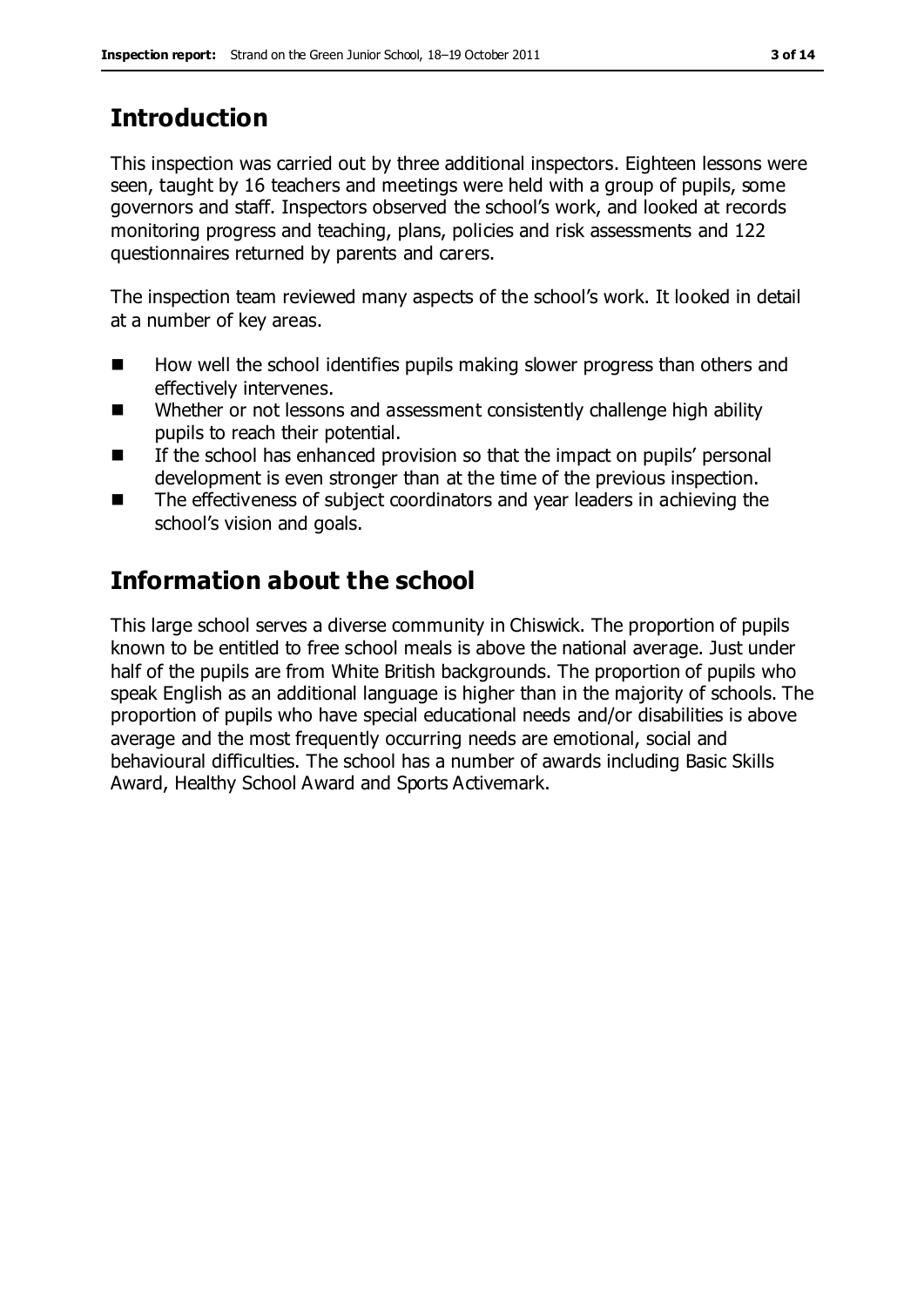# **Inspection judgements**

| Overall effectiveness: how good is the school?  |  |
|-------------------------------------------------|--|
| The school's capacity for sustained improvement |  |

## **Main findings**

Strand on the Green Junior is a good school. Outstanding care, guidance and support and a good curriculum tailored to individual needs ensure that almost all pupils make good progress. There is some variation between attainment in English and mathematics from year to year, but in both subjects attainment is consistently above national levels. Writing is improving and boys, particularly in older year groups, were seen to be achieving as well as girls. Higher ability pupils are doing increasingly well and this was confirmed by work seen in Year 6 as some prepare for the Level 6 tests now available. Pupils with special educational needs and/or disabilities make good progress and some exceptional gains in reading ages have been made in response to intensive support programmes. Very good management of assessment data and targeted interventions ensure that among all groups few pupils fall behind.

All aspects of pupils' personal development are at least good, as at the time of the previous inspection, and some elements are outstanding. The affection and value that pupils hold for their school are evident and maturely recorded in written tributes and memories by recent leavers. Pupils proudly represent their diverse communities while enjoying school life harmoniously. Governors have a clear commitment to the school's role in serving its communities. Above average attendance is supported by pupils' enjoyment of learning. Their understanding of and enthusiasm for healthy lifestyles reflect their Healthy Schools and Activemark awards. Behaviour is usually good and was outstanding in some lessons seen. Difficulties that a few pupils are known to have do surface occasionally, but the school sustains their participation in mainstream education well and other pupils are tolerant. Parents' and carers' approval of their children's experience of school is reflected in the vast majority of questionnaires returned and the highly positive tone of views that many parents and carers took the trouble to add, such as: 'This is a really great school…our sons are flourishing in the inclusive, warm, encouraging environment and going from strength to strength academically.'

Teaching is good. No inadequate lessons were seen. Thorough knowledge of pupils' individual needs is very well supported by the overview supplied by senior management. Progress is regularly reviewed using thoroughly marked and annotated written work. Effectively using assessment during lessons as well as for recording progress was clearly demonstrated in some lessons, but is not yet a consistent feature in all. Teachers agreed with inspectors that sometimes they talk to the whole class for too long when some pupils could have made a quicker start.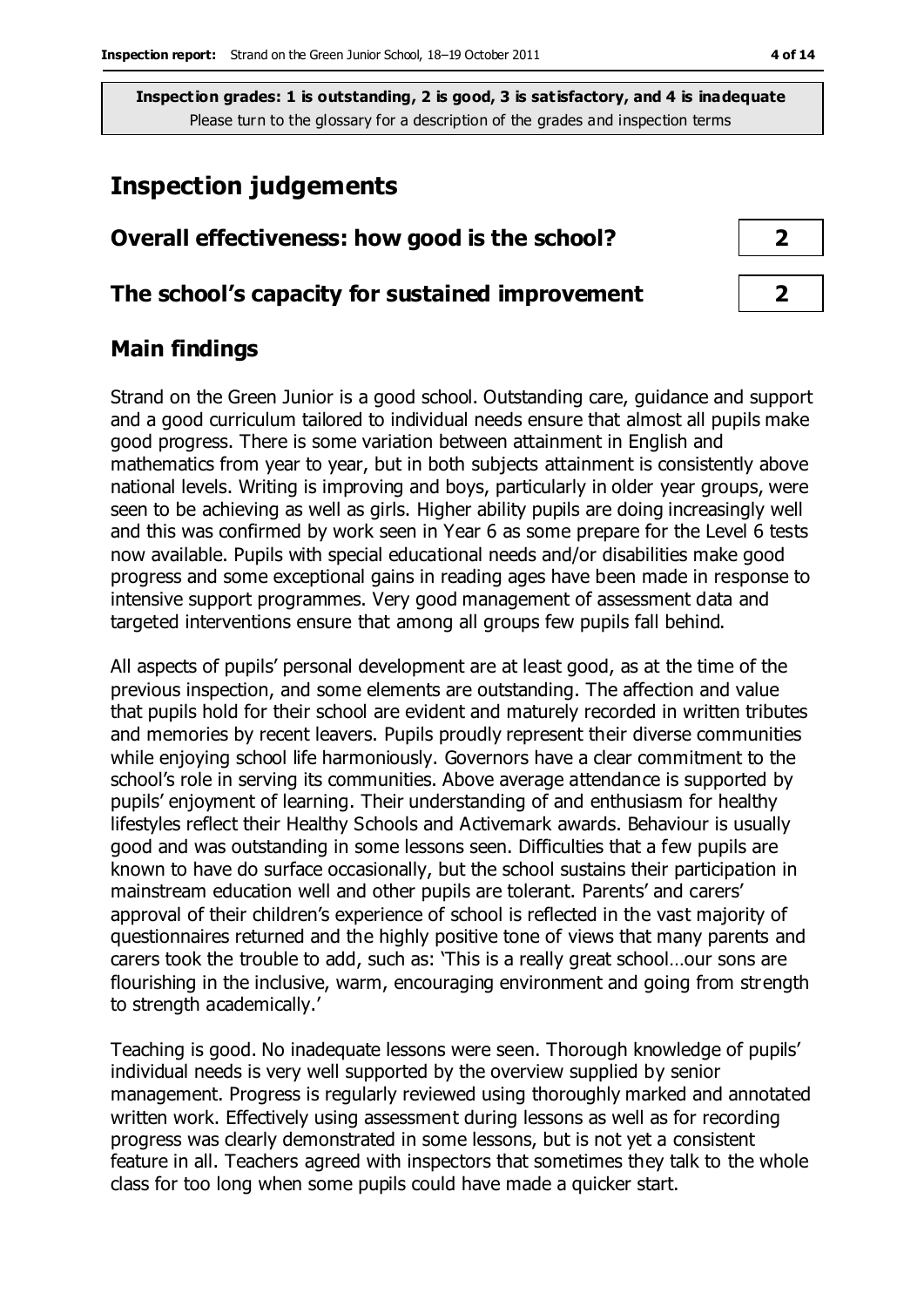Governors have high expectations of the school. They examine cases made by senior managers for redirection of resources, based on clear analysis of where weaknesses have emerged. They then demand detailed accounts of the effectiveness of initiatives. This supports the good capacity to sustain improvement. The progress of higher ability pupils has improved, pupils with low reading ages are identified and supported to improve rapidly and boys' writing has developed well. Ambition and drive extend through the staff who feel empowered by senior management's clear direction, their willingness to work alongside and the time set aside to plan as year teams.

### **What does the school need to do to improve further?**

- Deepen pupils' understanding of their learning and progress by:
	- being precise about what they are learning
	- making clear what constitutes success and giving reminders during the  $\overline{a}$ lesson
	- involving them in checking their own and each other's work.
- **More frequently allow pupils, particularly the more able, to commence work** independently.

# **Outcomes for individuals and groups of pupils 2**

Pupils begin the school with broadly average attainment and a higher proportion than nationally make good progress to reach above average standards by the end of Year 6. Tracking records based on thorough reviews of pupils' work reveal any potential underachievers and all individuals or groups benefit from getting the support they need. Consequently, progress is good in lessons for all pupils, including those who speak English as an additional language, and pupils' books show a good amount of ground has been covered in this first half term. Additional help given on transfer into Year 3 speeds the development of reading. Improvement in mathematics is less secure for a few pupils who struggle and spelling persists as a weakness in some pupils' writing. Working in sets in Years 5 and 6 and initiatives relating to writing are accelerating progress and improving boys' interest and effort. Pupils responded well in one-to-one sessions with parents and carers who volunteer to offer their expertise in mathematics, or who are willing to listen to readers. All year groups are familiar with using computers and have been informed about esafety.

The warm-heartedness that characterises the school gives pupils a strong sense of security and belonging. How very well pupils understand messages about healthy lifestyles, positive contribution and valuing diversity was captured in a recent Harvest Festival evening that pupils were able to reflect on with pride and pleasure. Soup made from produce grown in school gardens was served by pupils to parents and carers, and pupils performed celebrations of different faiths and cultures. Participation in extra-curricular clubs, sports and trips is high. A note from an adult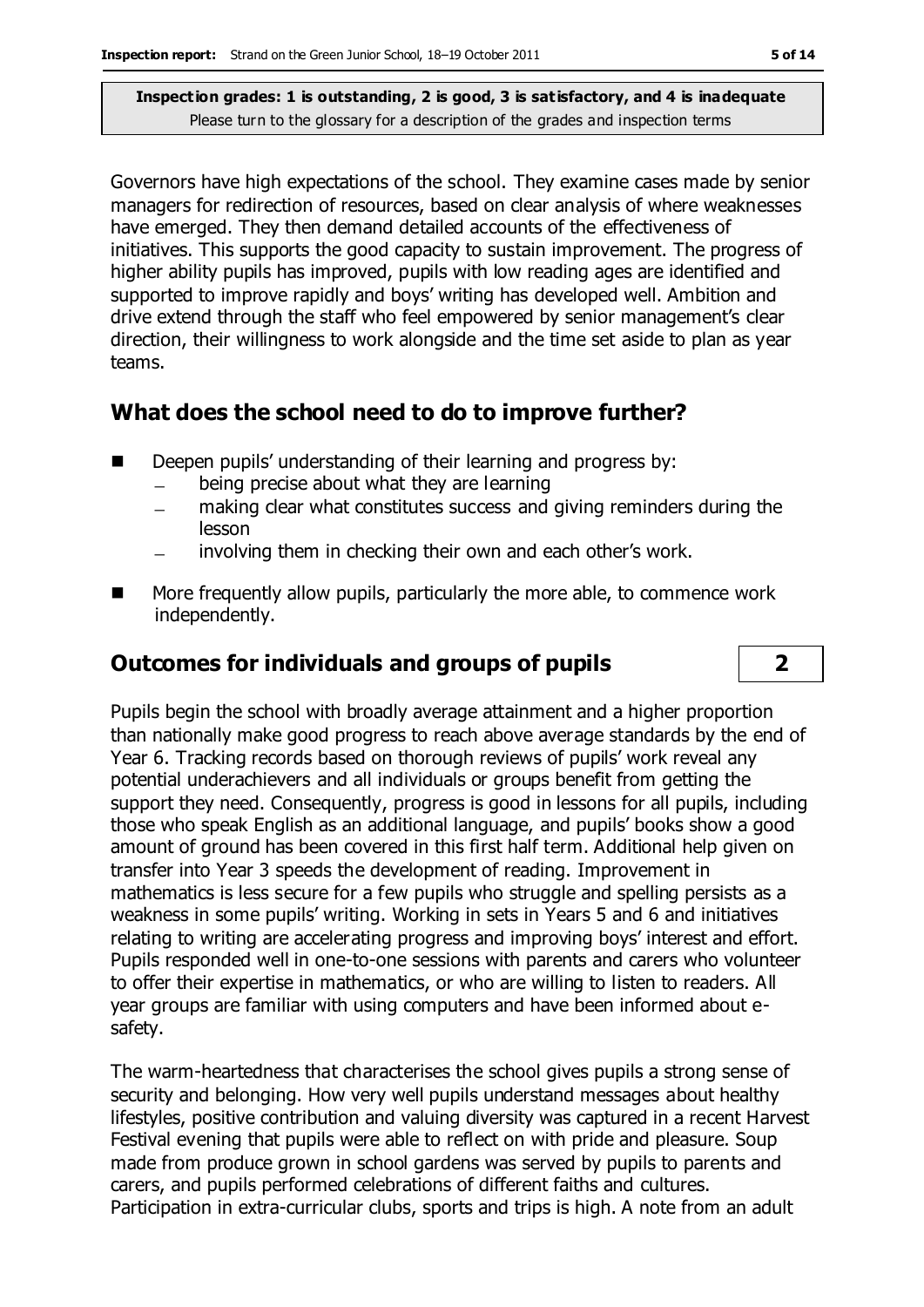arrived during inspection praising how well Year 4 pupils conducted themselves at the public swimming pool.

These are the grades for pupils' outcomes

| Pupils' achievement and the extent to which they enjoy their learning                                                     | 2              |
|---------------------------------------------------------------------------------------------------------------------------|----------------|
| Taking into account:                                                                                                      |                |
| Pupils' attainment <sup>1</sup>                                                                                           | 2              |
| The quality of pupils' learning and their progress                                                                        | 2              |
| The quality of learning for pupils with special educational needs and/or disabilities<br>and their progress               | 2              |
| The extent to which pupils feel safe                                                                                      | $\overline{2}$ |
| Pupils' behaviour                                                                                                         | $\mathbf{2}$   |
| The extent to which pupils adopt healthy lifestyles                                                                       | 1              |
| The extent to which pupils contribute to the school and wider community                                                   | 1              |
| The extent to which pupils develop workplace and other skills that will<br>contribute to their future economic well-being | $\overline{2}$ |
| Taking into account:                                                                                                      |                |
| Pupils' attendance <sup>1</sup>                                                                                           | $\mathcal{P}$  |
| The extent of pupils' spiritual, moral, social and cultural development                                                   |                |

### **How effective is the provision?**

Knowledge of pupils, regular marking accompanied by annotation of how independently the work was carried out and regular reviews with year team colleagues give teachers a clear understanding of pupils' needs. Lesson plans consistently reflect this foundation for good learning. Good relationships characterise all lessons, motivating pupils to work hard to please their teacher. Teachers' subject knowledge is supported by subject coordinators in terms of resources and ideas. Teaching assistants give good support to pupils experiencing difficulties. Monitoring by school leaders is accurate and helps teachers to develop. There is no evidence of teaching that is below satisfactory and it is very rarely less than good or outstanding. Assessment gives pupils an idea of how well they are doing and in the best lessons it is used to involve pupils in understanding in depth. For example, in an outstanding English lesson, the teacher issued different groups with appropriate guidance to check their letters to a link school abroad for accuracy and interest, increasing the demand according to ability. Such opportunities to self-assess are not always a feature. Another inconsistency is that teachers sometimes do not make sure the pupils keep in mind the precise focus of the learning.

The curriculum is well designed with some outstanding outcomes in encouraging healthy lifestyles and offering memorable spiritual, moral, social and cultural

 $\overline{a}$ <sup>1</sup> The grades for attainment and attendance are: 1 is high; 2 is above average; 3 is broadly average; and 4 is low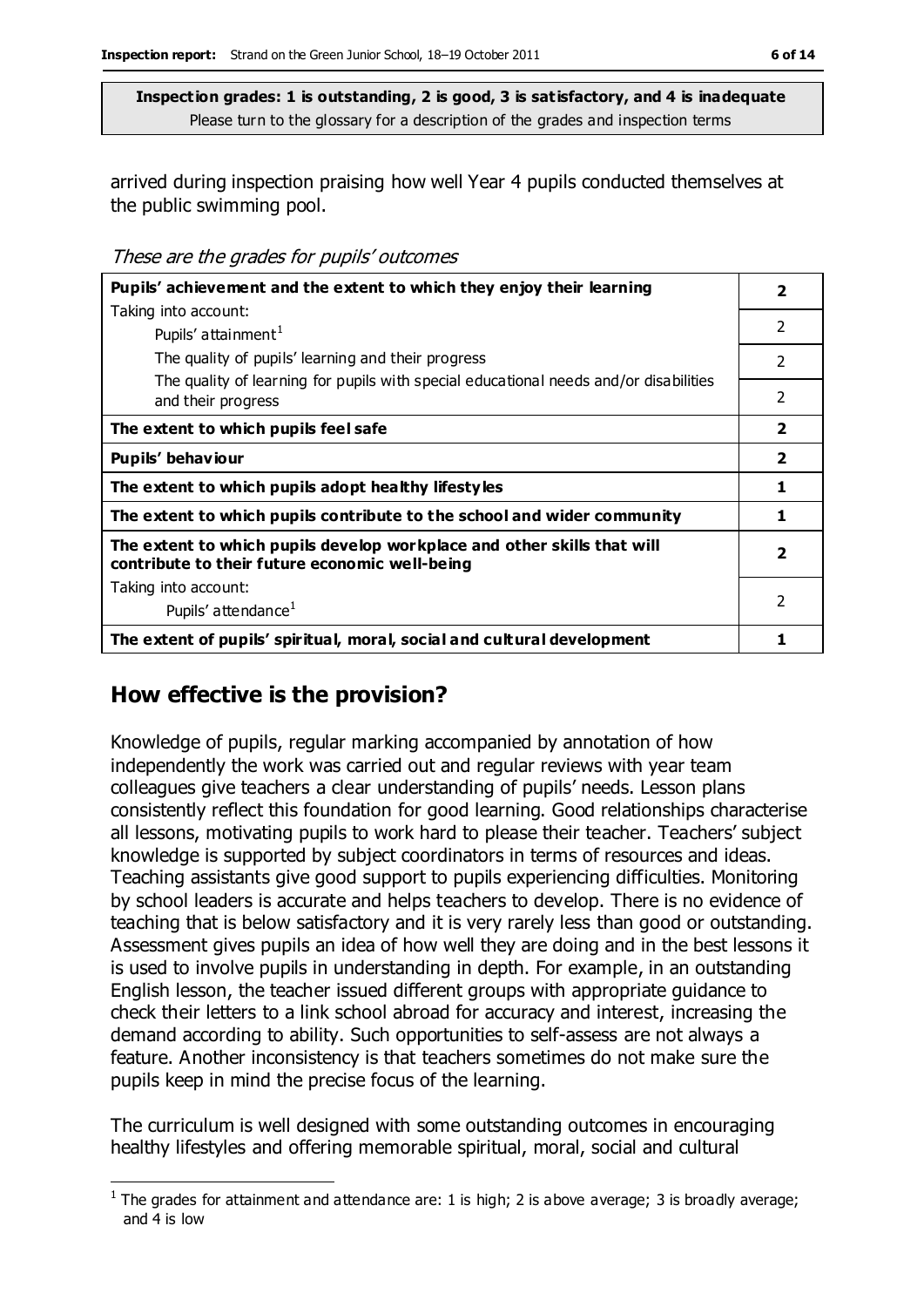experiences. Basic skills including use of information and communication technology are developed well and endorse the school's Basic Skills award. Art and drama are very well represented. There are excellent links with a variety of partners ranging from specialist coaches and parents and carers who volunteer to help with basic skills, to schools nearby and abroad. Participation in swimming, music and school performances is high. A good range of lunchtime and after-school clubs is on offer.

Outstanding care, guidance and support are given to all pupils. Those who come to breakfast club enjoy a pleasant, safe time. The management of support for pupils with special educational needs and/or disabilities is exceptionally well conducted. Appropriate resources are deployed to support them and monitored for effectiveness, including by a governor with specialist expertise. Very good partnerships with external agencies make good use of their resources and the school's alertness and advocacy have secured statements of special educational needs in appropriate cases. Attendance has risen to above average and a few pupils who were persistently absent or late have improved attendance and punctuality. Listening to parents and carers is a feature of support. In response to concerns about children's loss of confidence on transfer to secondary education, Strand on the Green Junior School runs an imaginative 'virtual secondary' experience for a week in Year 6. Child protection arrangements are secure and staff attended pre-arranged training with an external expert after school during the inspection.

| The quality of teaching                                                                                    |                         |
|------------------------------------------------------------------------------------------------------------|-------------------------|
| Taking into account:                                                                                       |                         |
| The use of assessment to support learning                                                                  |                         |
| The extent to which the curriculum meets pupils' needs, including, where<br>relevant, through partnerships | $\overline{\mathbf{2}}$ |
| The effectiveness of care, guidance and support                                                            |                         |

These are the grades for the quality of provision

# **How effective are leadership and management?**

The clear vision and commitment of the headteacher inspires staff to rise to her expectations. Staff morale is high because they are respected and supported. Assessment data are provided in clear and useful formats, as is information about pupils' needs and recommended strategies to use. Planning time is allocated to good effect. There is a 'no blame' culture, but governors demand success and value for money. This is secured well through regular self-evaluation and comparison with external monitoring reports. Governors carry out their statutory duties well. They regularly review policies to tackle discrimination and secure equal opportunities, and by carefully tracking the progress of all pupils they ensure their effectiveness. Safeguarding procedures, including risk assessments and health and safety checks, are conducted very thoroughly. Partnerships with agencies, schools and other organisations are wide-ranging and strongly enhance pupils' experiences and help meet their needs.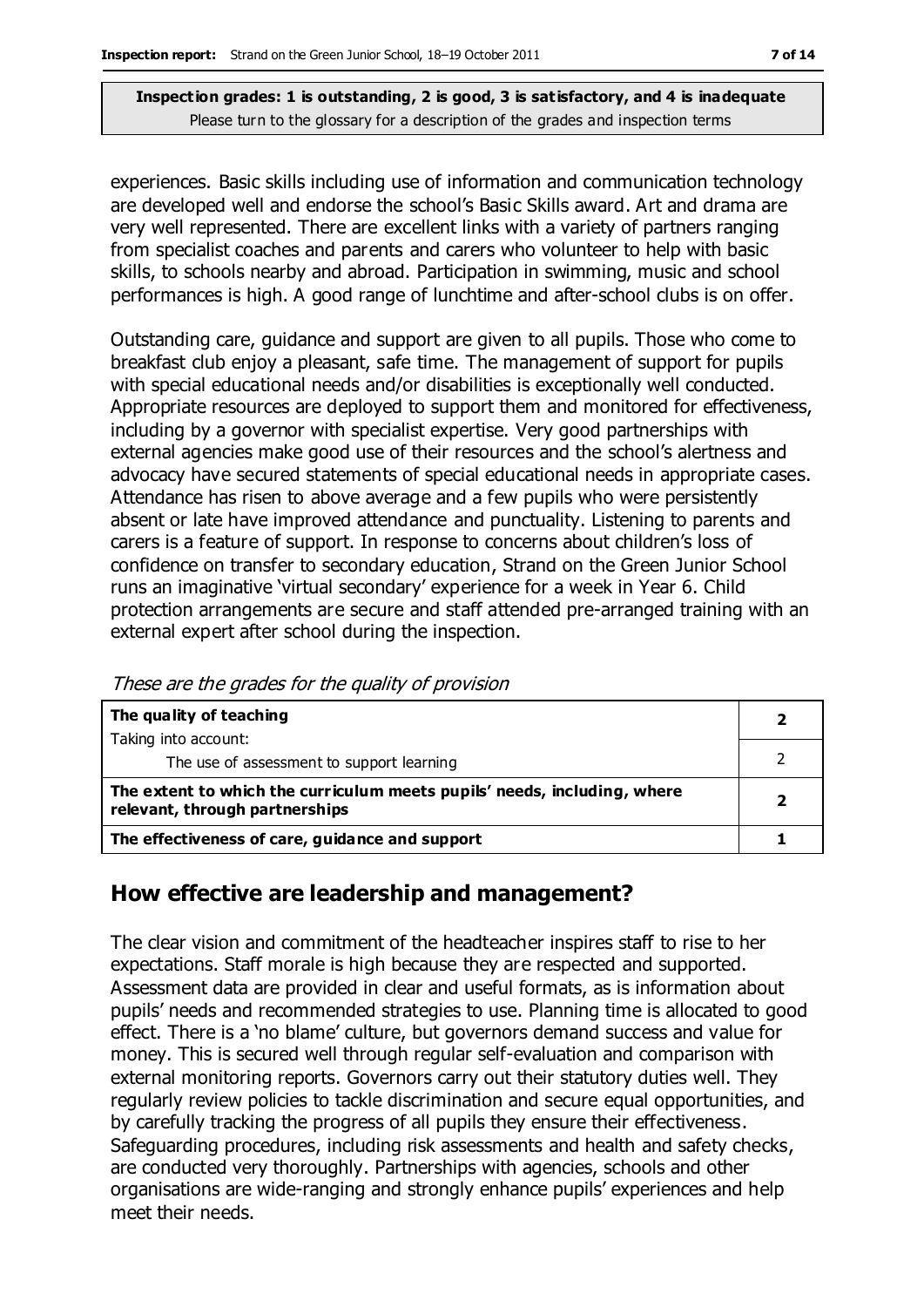The obligation to provide parents and carers with information about their child's progress is very well met. Consultation evenings are supplemented by excellently presented records of achievement, sent home three times a year. Parents' and carers' written comments testify strongly to the school's willingness to listen when they have concerns. Engagement with parents and carers is exemplary and very clearly connected to governors' commitment to meeting needs in the communities the school serves. Recognising the very diverse and geographically wide-spread communities served, governors support the school, acting as a hub to unite these communities by inviting them to attend class assemblies and other events. Pupils are enabled to take pride in both their school and in the home communities whose cultures they celebrate. So far the role of the school in promoting community cohesion has developed spontaneously and well, but the school has not yet identified what further steps it can take.

|  |  | These are the grades for leadership and management |
|--|--|----------------------------------------------------|
|  |  |                                                    |

| The effectiveness of leadership and management in embedding ambition and<br>driving improvement                                                                     | $\overline{\mathbf{2}}$ |
|---------------------------------------------------------------------------------------------------------------------------------------------------------------------|-------------------------|
| Taking into account:                                                                                                                                                |                         |
| The leadership and management of teaching and learning                                                                                                              | 2                       |
| The effectiveness of the governing body in challenging and supporting the<br>school so that weaknesses are tackled decisively and statutory responsibilities<br>met | $\overline{2}$          |
| The effectiveness of the school's engagement with parents and carers                                                                                                | 1                       |
| The effectiveness of partnerships in promoting learning and well-being                                                                                              | 1                       |
| The effectiveness with which the school promotes equality of opportunity and<br>tackles discrimination                                                              | $\overline{\mathbf{2}}$ |
| The effectiveness of safeguarding procedures                                                                                                                        | $\overline{2}$          |
| The effectiveness with which the school promotes community cohesion                                                                                                 | $\overline{\mathbf{2}}$ |
| The effectiveness with which the school deploys resources to achieve value for<br>money                                                                             | $\overline{\mathbf{2}}$ |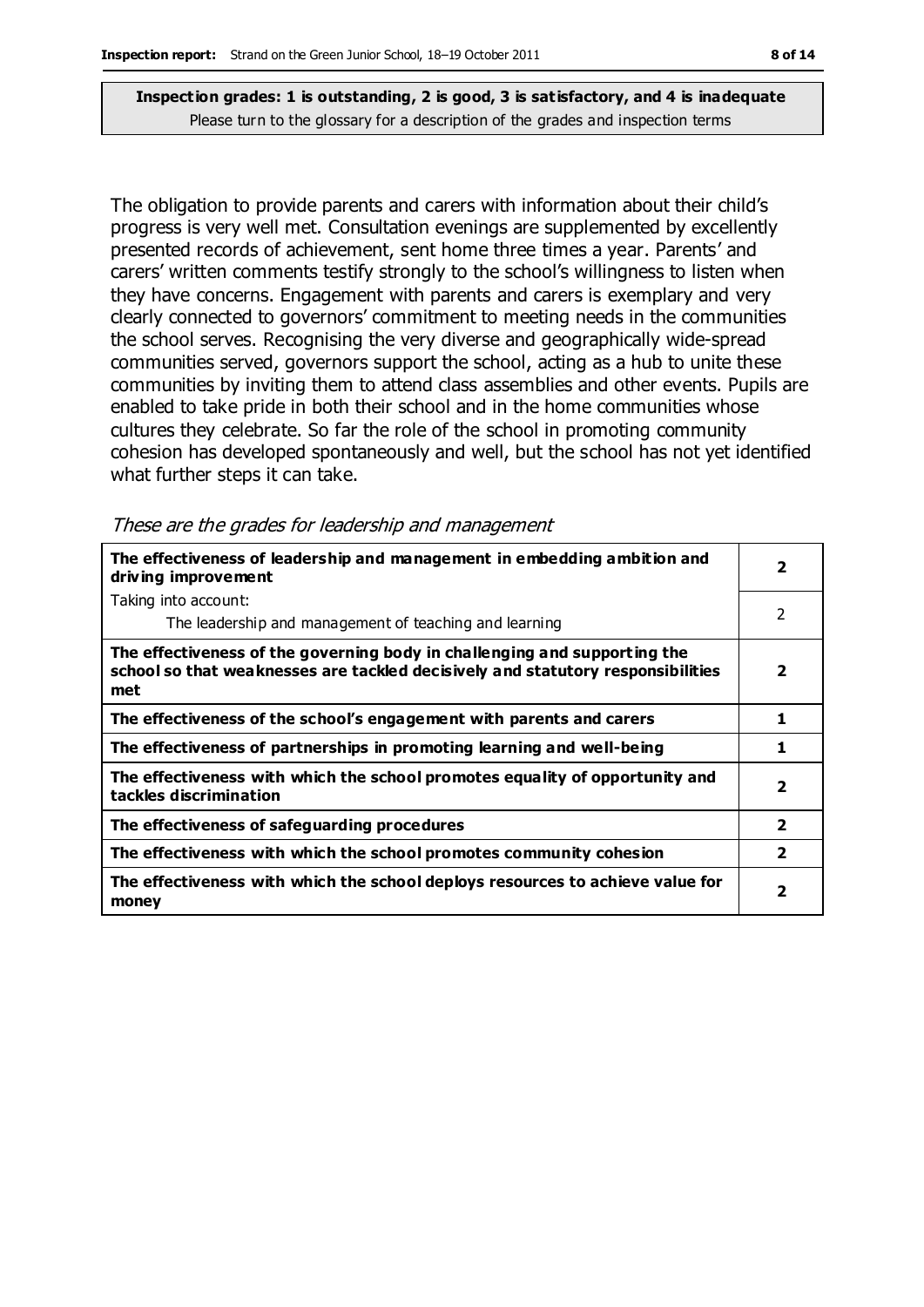### **Views of parents and carers**

The rate of returns was a little above average. Most questionnaires returned expressed positive views about the school and the inspection team endorses the confidence those parents and carers have that their children are happy, well cared for and making good progress. Approving additional comments say how helpful and supportive staff are, that the school generates a 'great sense of community involving parents and pupils', how good support is for pupils with special educational needs and/or disabilities, how more able pupils are extended, and how children's selfesteem and confidence grow.

Inspectors did not find evidence to support the few parents and carers who felt the school does not take account of suggestions and concerns. A concern raised by one parent about pupils making their way to a club in the infant school on the site has been responded to appropriately by the school. The school is taking steps to improve the slower progress of a few pupils in mathematics.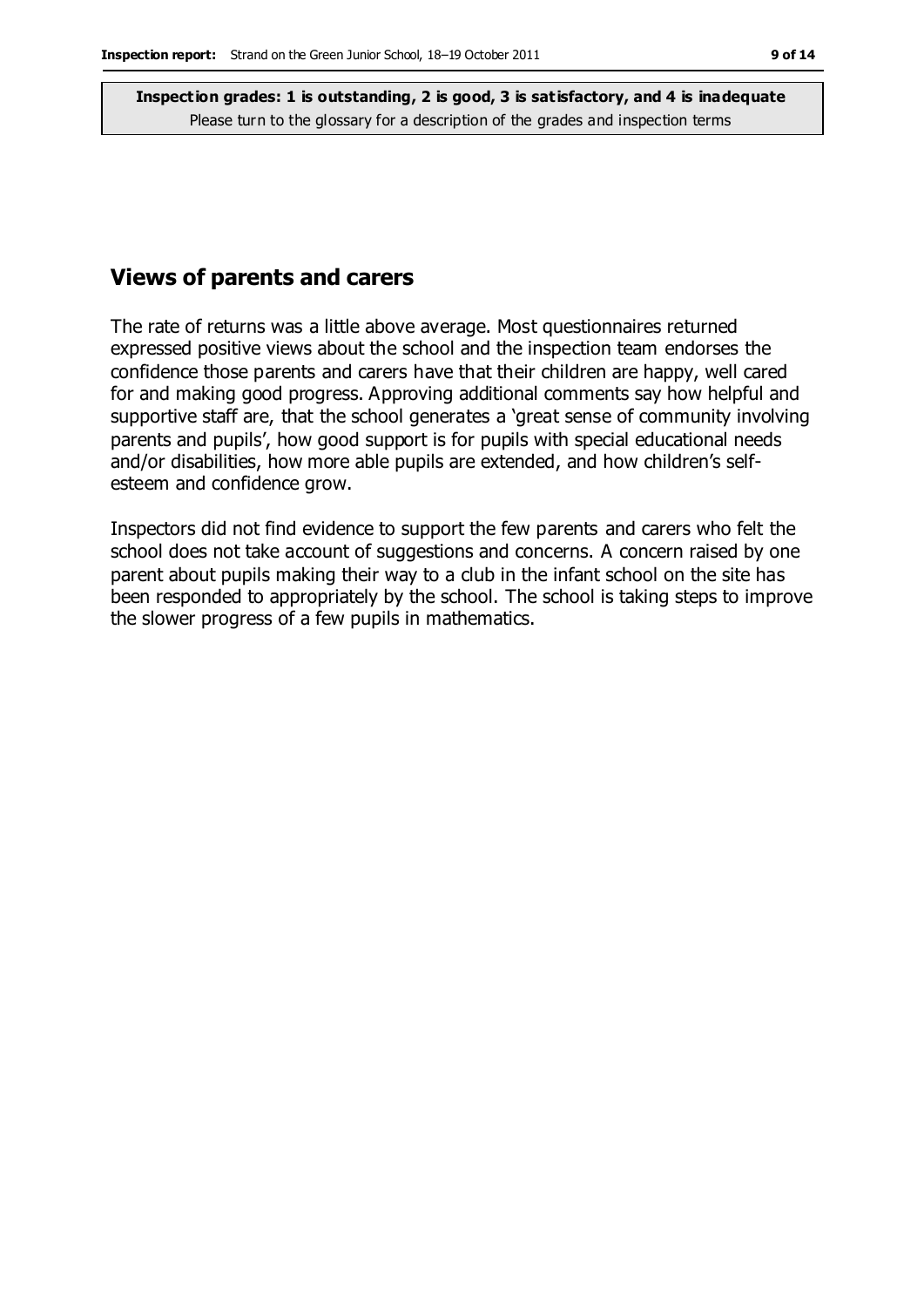#### **Responses from parents and carers to Ofsted's questionnaire**

Ofsted invited all the registered parents and carers of pupils registered at Strand on the Green Junior School to complete a questionnaire about their views of the school.

In the questionnaire, parents and carers were asked to record how strongly they agreed with 13 statements about the school.

The inspection team received 122 completed questionnaires by the end of the on-site inspection. In total, there are 306 pupils registered at the school.

| <b>Statements</b>                                                                                                                                                                                                                                       | <b>Strongly</b><br>agree |               | <b>Agree</b> |               | <b>Disagree</b> |                | <b>Strongly</b><br>disagree |             |
|---------------------------------------------------------------------------------------------------------------------------------------------------------------------------------------------------------------------------------------------------------|--------------------------|---------------|--------------|---------------|-----------------|----------------|-----------------------------|-------------|
|                                                                                                                                                                                                                                                         | <b>Total</b>             | $\frac{1}{2}$ | <b>Total</b> | $\frac{1}{2}$ | <b>Total</b>    | $\frac{0}{0}$  | <b>Total</b>                | %           |
| My child enjoys school                                                                                                                                                                                                                                  | 101                      | 83            | 19           | 16            | $\overline{2}$  | $\overline{2}$ | 0                           | $\mathbf 0$ |
| The school keeps my child<br>safe                                                                                                                                                                                                                       | 96                       | 79            | 26           | 21            | $\mathbf 0$     | $\mathbf 0$    | $\mathbf 0$                 | $\mathbf 0$ |
| The school informs me about<br>my child's progress                                                                                                                                                                                                      | 79                       | 65            | 37           | 30            | 3               | $\overline{2}$ | $\mathbf 0$                 | $\mathbf 0$ |
| My child is making enough<br>progress at this school                                                                                                                                                                                                    | 74                       | 61            | 41           | 34            | $\overline{2}$  | 2              | $\mathbf 0$                 | $\mathbf 0$ |
| The teaching is good at this<br>school                                                                                                                                                                                                                  | 84                       | 69            | 35           | 29            | 0               | $\mathbf 0$    | $\Omega$                    | $\mathbf 0$ |
| The school helps me to<br>support my child's learning                                                                                                                                                                                                   | 86                       | 70            | 32           | 26            | $\mathbf{1}$    | $\mathbf{1}$   | $\Omega$                    | $\mathbf 0$ |
| The school helps my child to<br>have a healthy lifestyle                                                                                                                                                                                                | 75                       | 61            | 40           | 33            | $\overline{4}$  | 3              | $\mathbf 0$                 | $\mathbf 0$ |
| The school makes sure that<br>my child is well prepared for<br>the future (for example<br>changing year group,<br>changing school, and for<br>children who are finishing<br>school, entering further or<br>higher education, or entering<br>employment) | 85                       | 70            | 29           | 24            | $\mathbf 0$     | $\mathbf 0$    | $\mathbf{0}$                | $\mathbf 0$ |
| The school meets my child's<br>particular needs                                                                                                                                                                                                         | 71                       | 58            | 44           | 36            | $\overline{2}$  | $\overline{2}$ | $\mathbf{0}$                | $\mathbf 0$ |
| The school deals effectively<br>with unacceptable behaviour                                                                                                                                                                                             | 64                       | 52            | 48           | 39            | 3               | $\overline{2}$ | $\mathbf 0$                 | $\mathbf 0$ |
| The school takes account of<br>my suggestions and<br>concerns                                                                                                                                                                                           | 69                       | 57            | 41           | 34            | 5               | 4              | $\mathbf 0$                 | $\mathbf 0$ |
| The school is led and<br>managed effectively                                                                                                                                                                                                            | 86                       | 70            | 29           | 24            | 3               | $\overline{2}$ | $\mathbf 0$                 | $\mathbf 0$ |
| Overall, I am happy with my<br>child's experience at this<br>school                                                                                                                                                                                     | 95                       | 78            | 25           | 20            | 1               | 1              | $\mathbf 0$                 | $\mathbf 0$ |

The table above summarises the responses that parents and carers made to each statement. The percentages indicate the proportion of parents and carers giving that response out of the total number of completed questionnaires. Where one or more parents and carers chose not to answer a particular question, the percentages will not add up to 100%.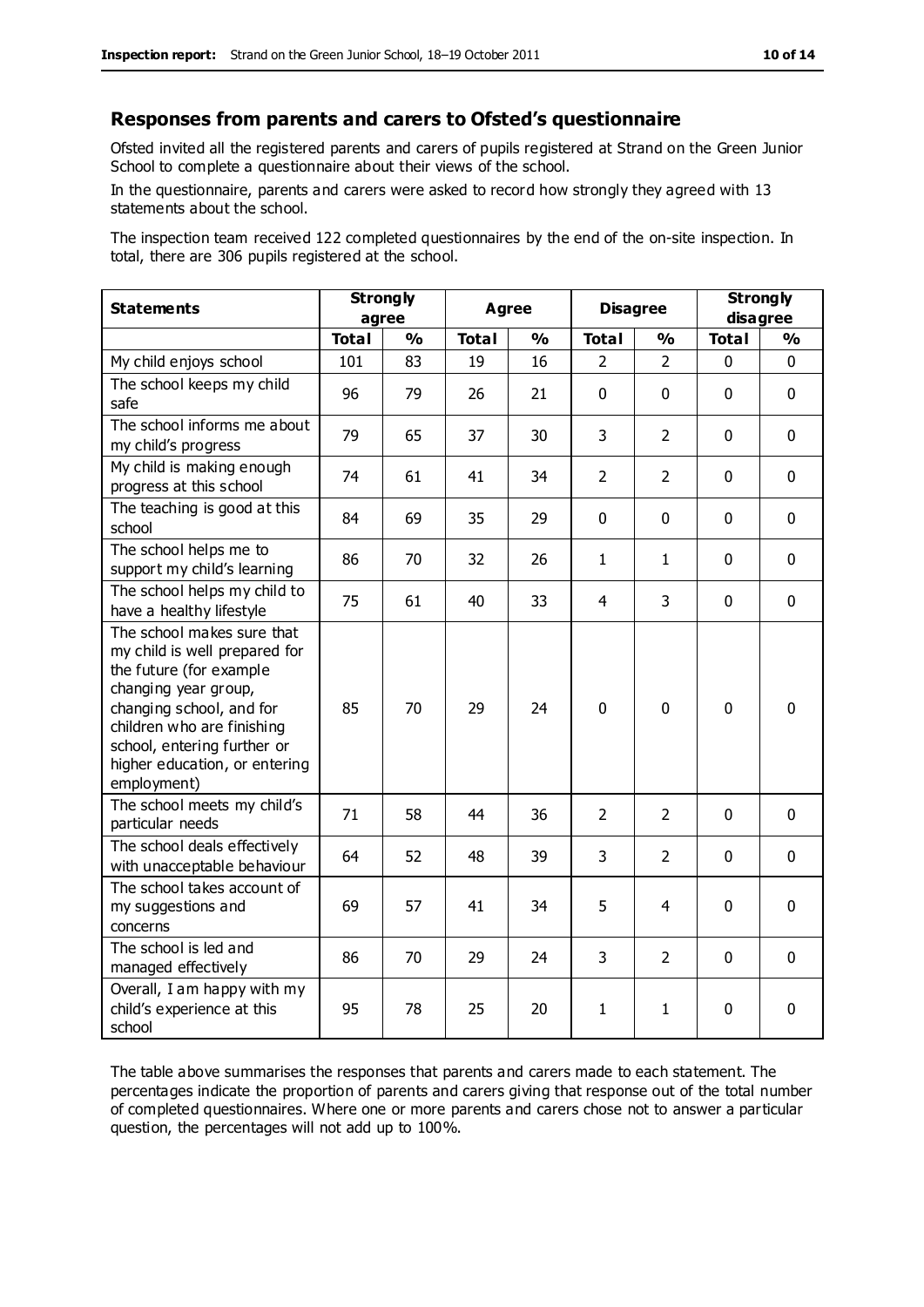# **Glossary**

### **What inspection judgements mean**

| <b>Grade</b> | <b>Judgement</b> | <b>Description</b>                                                                                                                                                                                                               |
|--------------|------------------|----------------------------------------------------------------------------------------------------------------------------------------------------------------------------------------------------------------------------------|
| Grade 1      | Outstanding      | These features are highly effective. An outstanding<br>school provides exceptionally well for all its pupils' needs.                                                                                                             |
| Grade 2      | Good             | These are very positive features of a school. A school<br>that is good is serving its pupils well.                                                                                                                               |
| Grade 3      | Satisfactory     | These features are of reasonable quality. A satisfactory<br>school is providing adequately for its pupils.                                                                                                                       |
| Grade 4      | Inadequate       | These features are not of an acceptable standard. An<br>inadequate school needs to make significant<br>improvement in order to meet the needs of its pupils.<br>Ofsted inspectors will make further visits until it<br>improves. |

### **Overall effectiveness of schools**

|                       |                    |      | Overall effectiveness judgement (percentage of schools) |                   |
|-----------------------|--------------------|------|---------------------------------------------------------|-------------------|
| <b>Type of school</b> | <b>Outstanding</b> | Good | <b>Satisfactory</b>                                     | <b>Inadequate</b> |
| Nursery schools       | 43                 | 47   |                                                         |                   |
| Primary schools       | h                  | 46   | 42                                                      |                   |
| Secondary             | 14                 | 36   | 41                                                      |                   |
| schools               |                    |      |                                                         |                   |
| Sixth forms           | 15                 | 42   | 41                                                      | 3                 |
| Special schools       | 30                 | 48   | 19                                                      |                   |
| Pupil referral        | 14                 | 50   | 31                                                      |                   |
| units                 |                    |      |                                                         |                   |
| All schools           | 10                 | 44   | 39                                                      |                   |

New school inspection arrangements were introduced on 1 September 2009. This means that inspectors now make some additional judgements that were not made previously.

The data in the table above are for the period 1 September 2010 to 08 April 2011 and are consistent with the latest published official statistics about maintained school inspection outcomes (see www.ofsted.gov.uk).

The sample of schools inspected during 2010/11 was not representative of all schools nationally, as weaker schools are inspected more frequently than good or outstanding schools.

Percentages are rounded and do not always add exactly to 100.

Sixth form figures reflect the judgements made for the overall effectiveness of the sixth form in secondary schools, special schools and pupil referral units.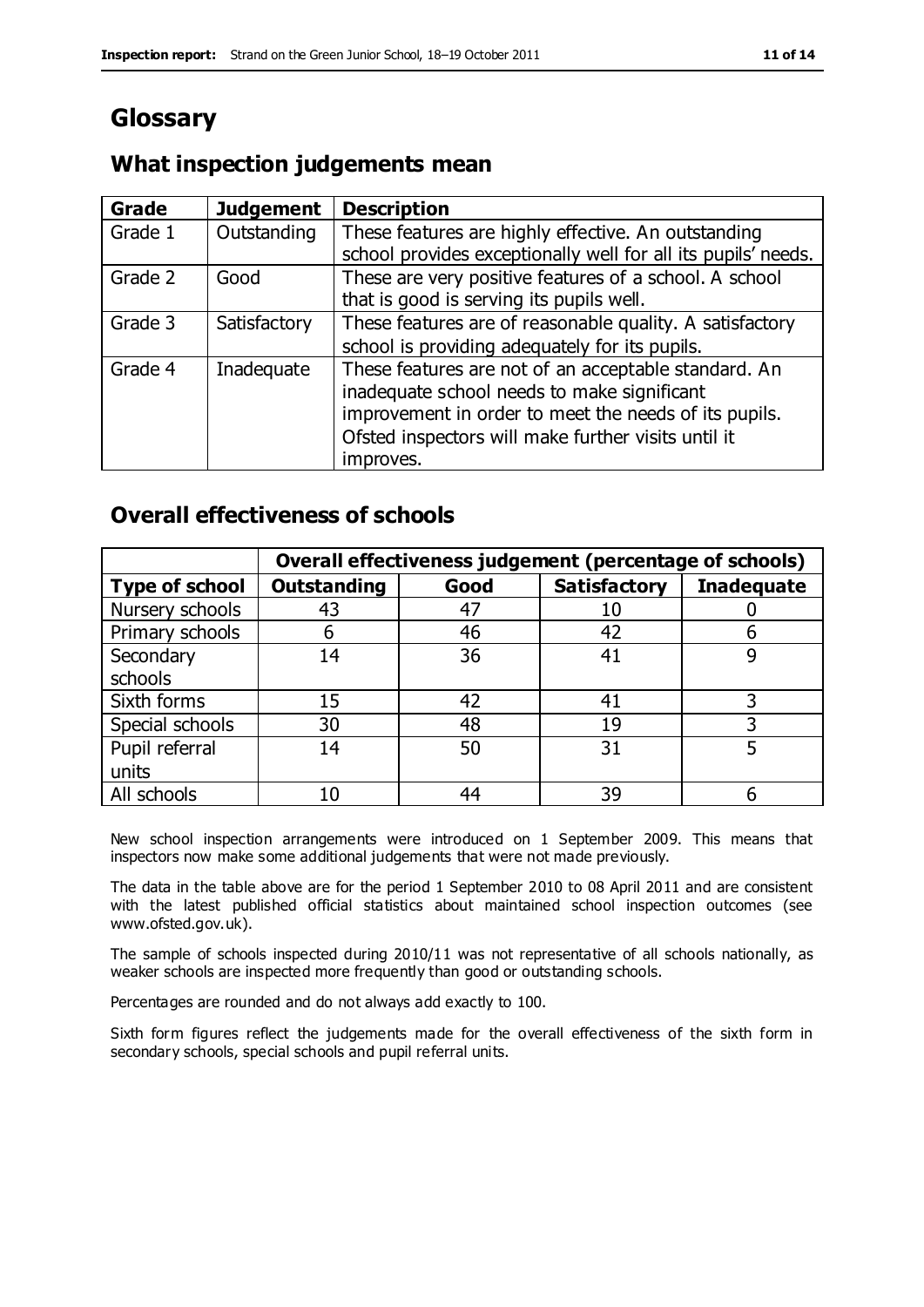# **Common terminology used by inspectors**

| Achievement:               | the progress and success of a pupil in their<br>learning, development or training.                                                                                                                                                                                                                                           |
|----------------------------|------------------------------------------------------------------------------------------------------------------------------------------------------------------------------------------------------------------------------------------------------------------------------------------------------------------------------|
| Attainment:                | the standard of the pupils' work shown by test and<br>examination results and in lessons.                                                                                                                                                                                                                                    |
| Capacity to improve:       | the proven ability of the school to continue<br>improving. Inspectors base this judgement on what<br>the school has accomplished so far and on the<br>quality of its systems to maintain improvement.                                                                                                                        |
| Leadership and management: | the contribution of all the staff with responsibilities,<br>not just the headteacher, to identifying priorities,<br>directing and motivating staff and running the<br>school.                                                                                                                                                |
| Learning:                  | how well pupils acquire knowledge, develop their<br>understanding, learn and practise skills and are<br>developing their competence as learners.                                                                                                                                                                             |
| Overall effectiveness:     | inspectors form a judgement on a school's overall<br>effectiveness based on the findings from their<br>inspection of the school. The following judgements,<br>in particular, influence what the overall<br>effectiveness judgement will be.                                                                                  |
|                            | The school's capacity for sustained<br>improvement.<br>Outcomes for individuals and groups of<br>H<br>pupils.<br>The quality of teaching.<br>×<br>The extent to which the curriculum meets<br>pupils' needs, including, where relevant,<br>through partnerships.<br>The effectiveness of care, guidance and<br>H<br>support. |
| Progress:                  | the rate at which pupils are learning in lessons and<br>over longer periods of time. It is often measured<br>by comparing the pupils' attainment at the end of a<br>key stage with their attainment when they started.                                                                                                       |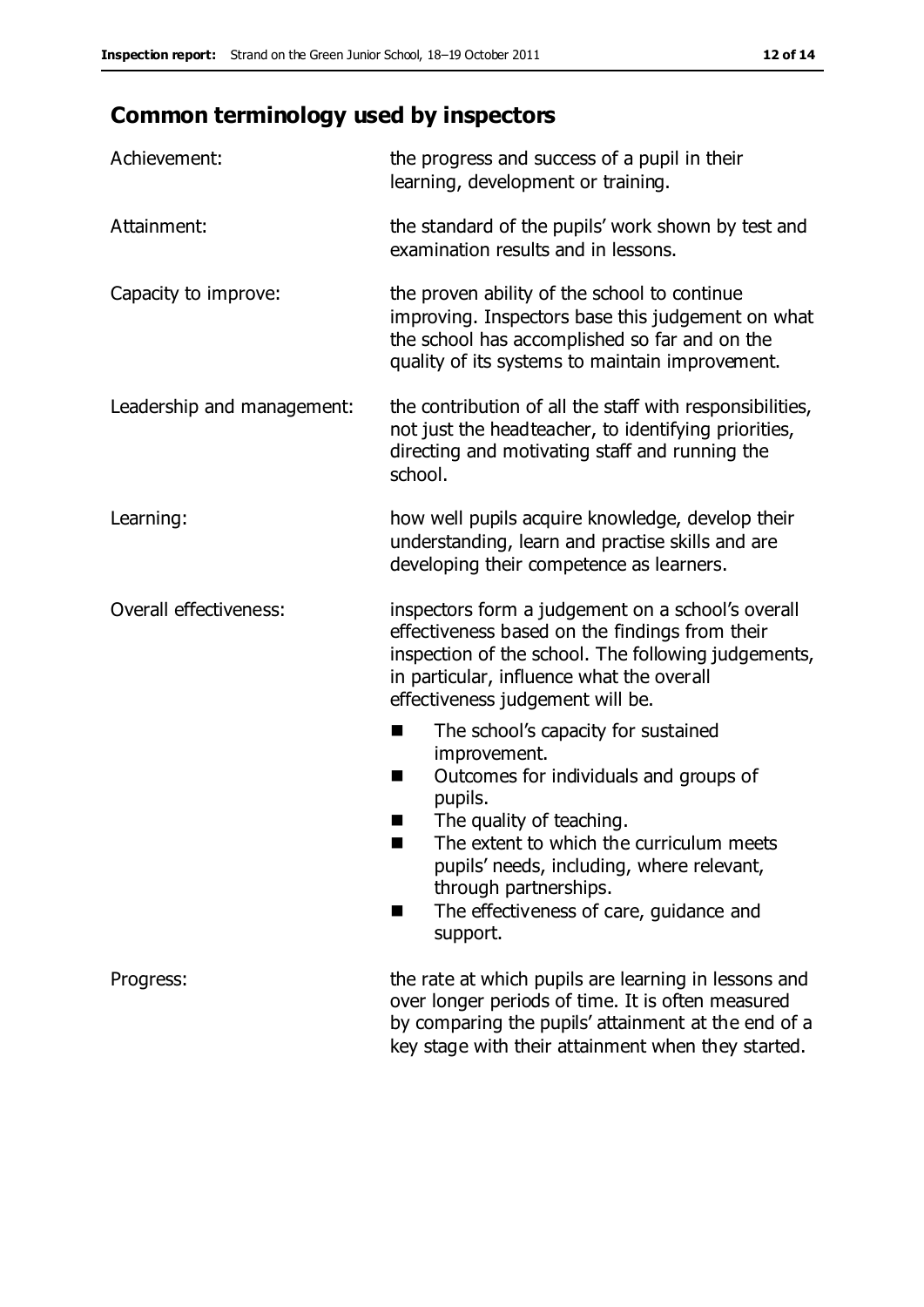#### **This letter is provided for the school, parents and carers to share with their children. It describes Ofsted's main findings from the inspection of their school.**

20 October 2011

Dear Pupils

#### **Inspection of Strand on the Green Junior School, London W4 3NX**

Thank you for the welcome you gave the inspection team when we visited. You go to a good school and you feel safe, behave well, take pride in your work and make good progress. Your attendance is above average. We checked if any of you were making slower progress than others. We found that the school is expert at analysing how well you are doing and quickly provides the right sort of help when you are finding your learning more difficult. Teaching is nearly always good and often outstanding because teachers know that a lot is expected of them, but the headteacher and senior staff provide them with all the information and resources they need to help you learn well. Staff plan well together and subject leaders help them to keep giving you stimulating challenges. We could see that some of you are on track to achieve very high targets. Governors take a keen interest in how you are doing and make sure that the school continues to improve.

Your personal development goes from strength to strength. You are very aware of healthy lifestyles and take part in vigorous exercise. We admired your Indian dancing and African drumming. You respect each other, you raise money for good causes and you conduct yourselves well out in the community. You come from very diverse communities and groups, living quite far from each other at home: we were impressed by the way you help the school to be a place for all your communities to join together when they come to your assemblies and celebrations. Pupils who have left have written about how they treasure their time at Strand on the Green Junior School and your time there is giving you experiences that you value in that same way.

The school cares for you exceptionally well and makes sure that you get all the support and guidance you need. Almost all of your parents and carers who returned questionnaires agreed with our view that yours is a good school. Thank you for your similar response.

We asked teachers and governors to make the school even better in the following ways.

- Help you to understand in lessons precisely what it is you have to achieve by the end, to keep reminding you and to give you time to check for yourself how well you are doing.
- Allow you to begin independent work without more instructions than you need.

Yours sincerely Tony Byrne Lead inspector